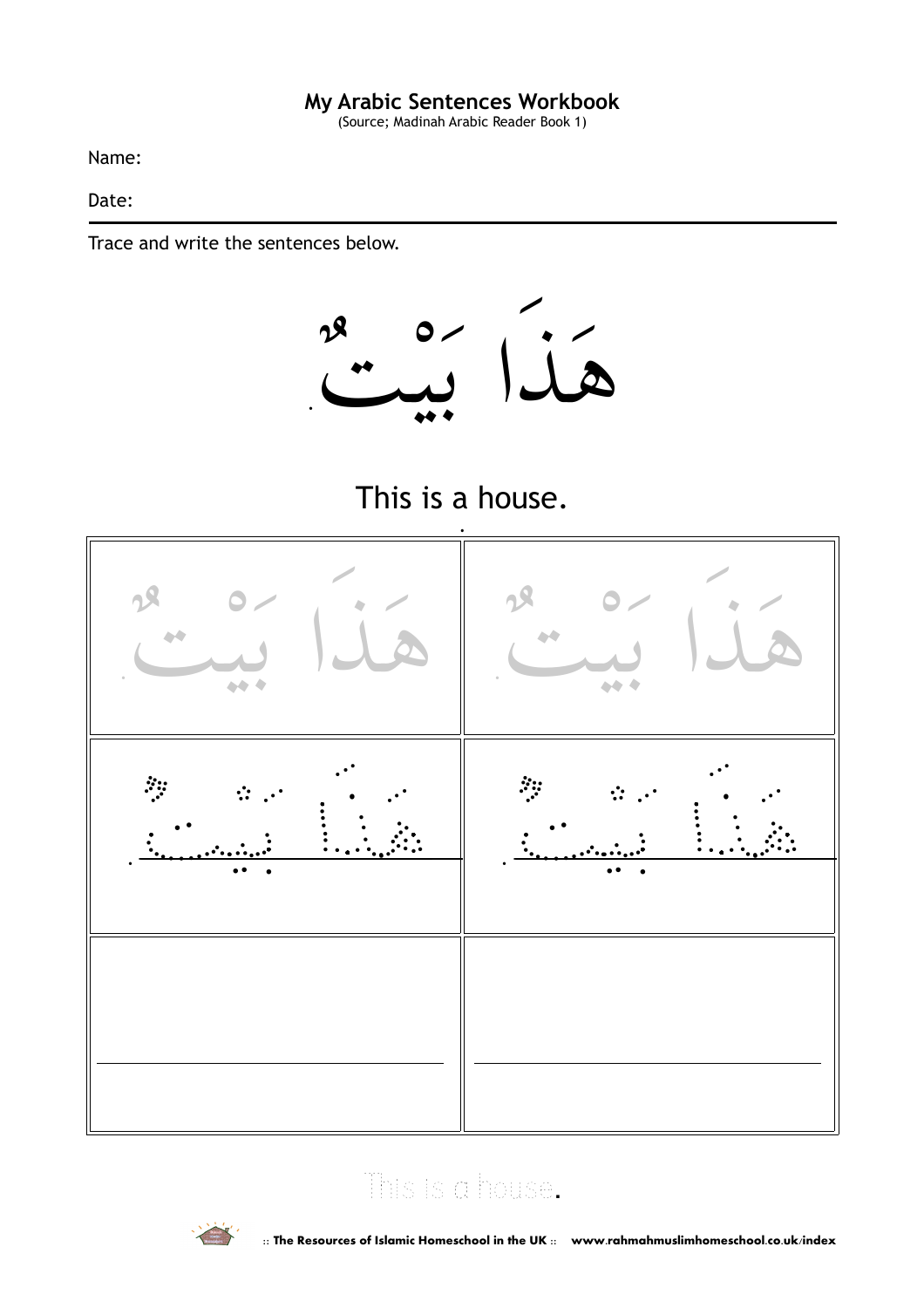(Source; Madinah Arabic Reader Book 1)

Name:

Date:

Trace and write the sentences below.



## This is a masjid.

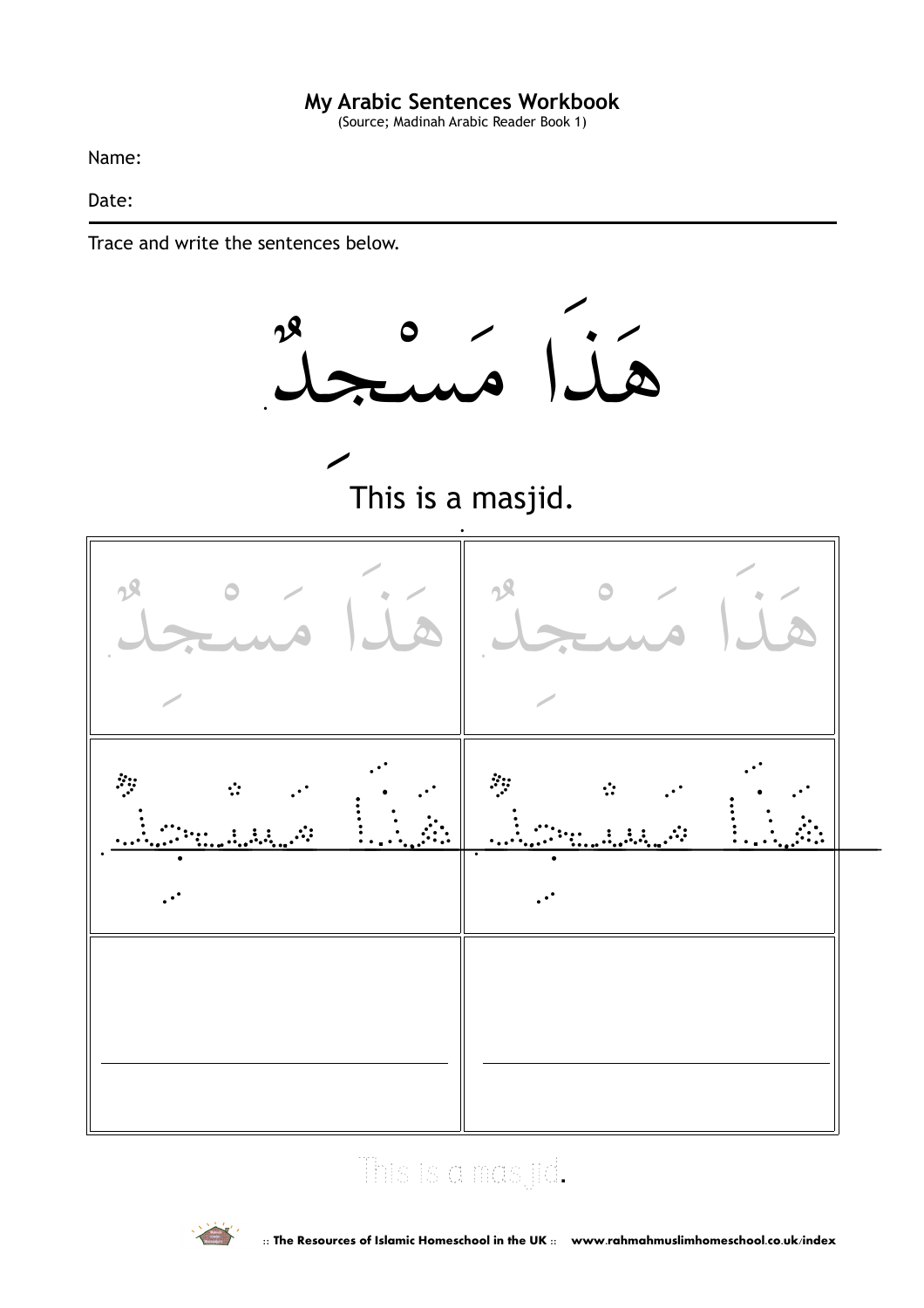(Source; Madinah Arabic Reader Book 1)

Name:

Date:

Trace and write the sentences below.







### This is a door.

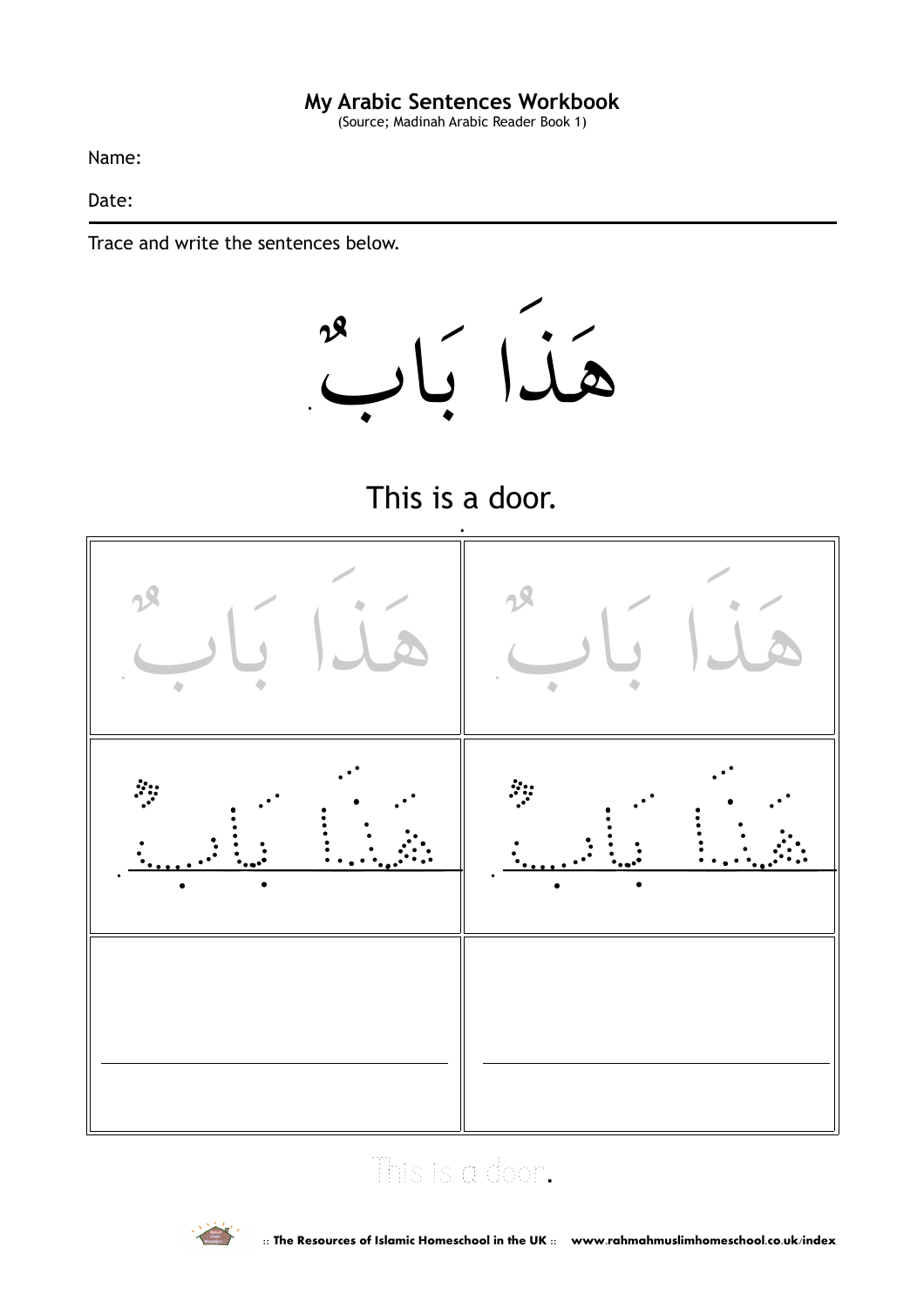(Source; Madinah Arabic Reader Book 1)

Name:

Date:

Trace and write the sentences below.



This is a book.



## This is a book.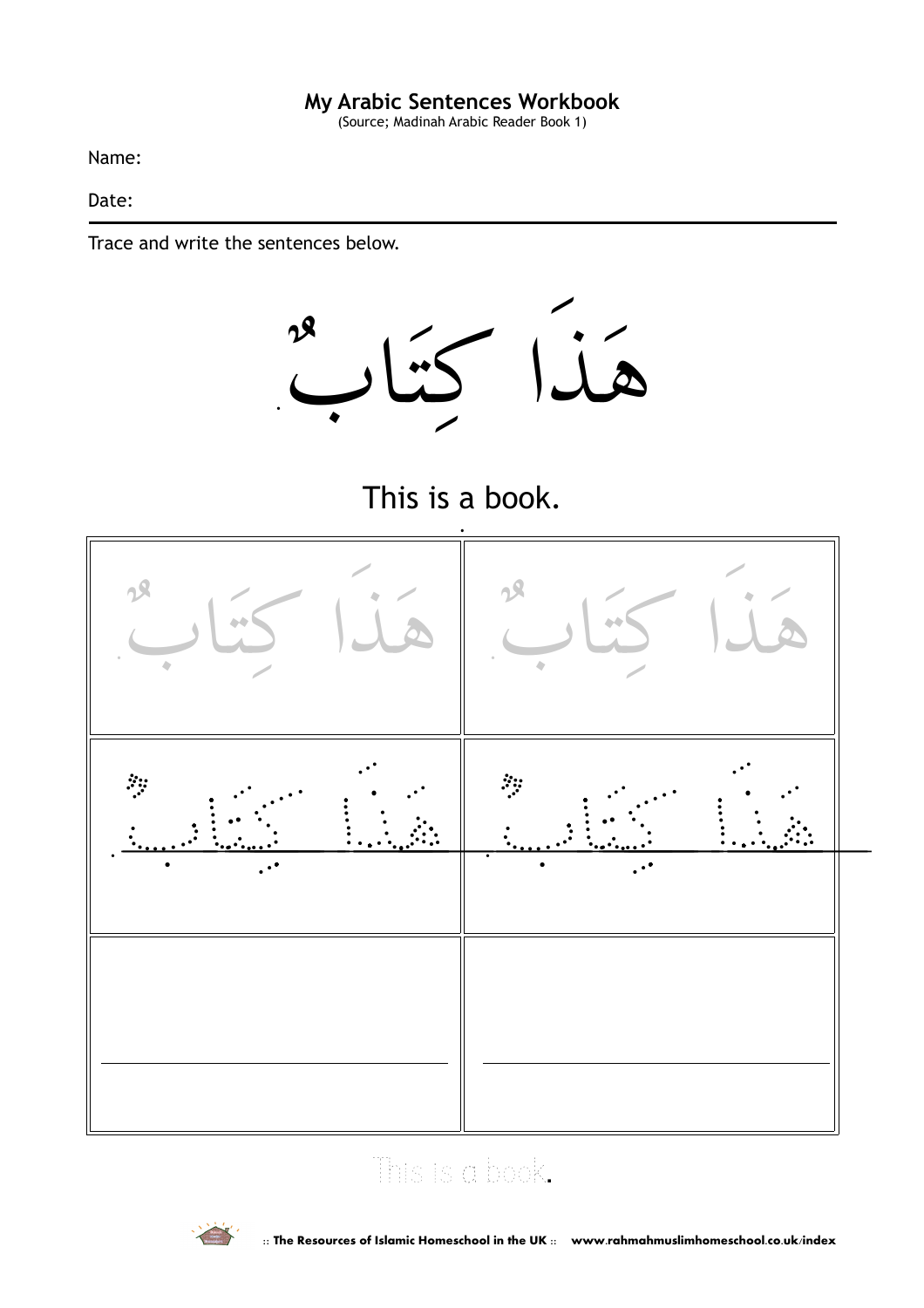(Source; Madinah Arabic Reader Book 1)

Name:

Date:

Trace and write the sentences below.



This is a pen.



## This is a pen.

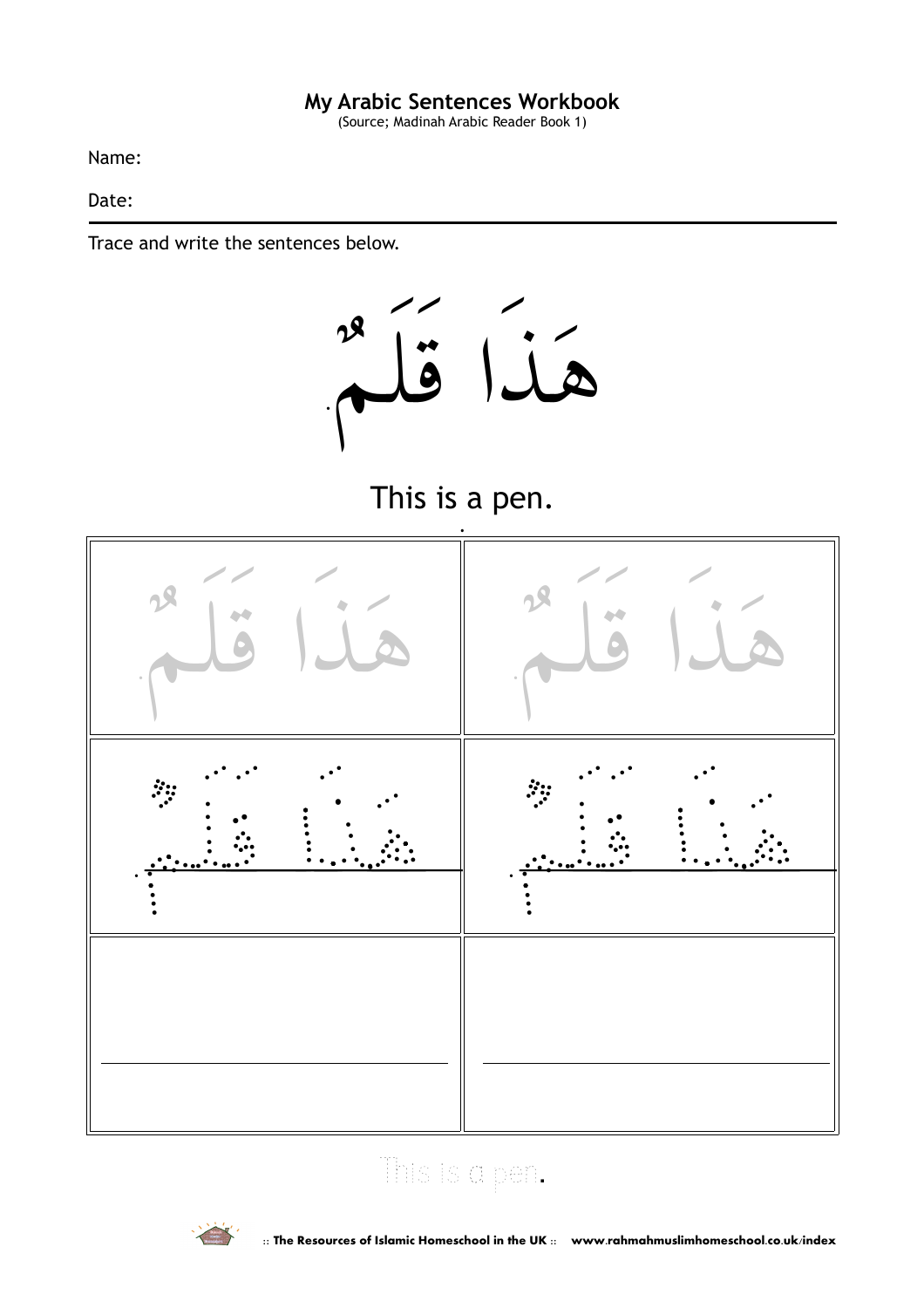(Source; Madinah Arabic Reader Book 1)

Name:

Date:

Trace and write the sentences below.



This is a key.



# This is a key.

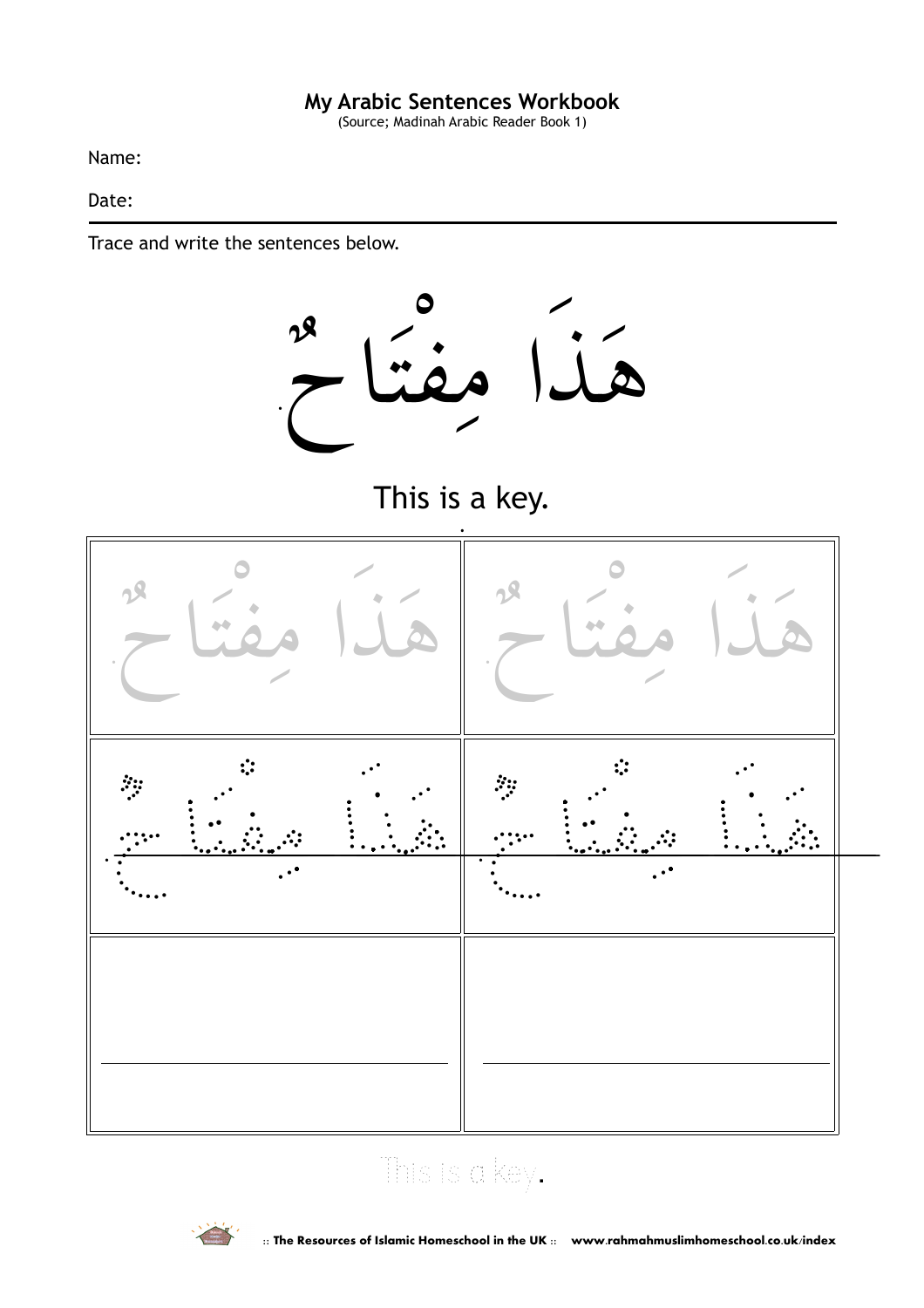(Source; Madinah Arabic Reader Book 1)

Name:

Date:

Trace and write the sentences below.



This is a writing table (desk).



## This is a writing table (desk).

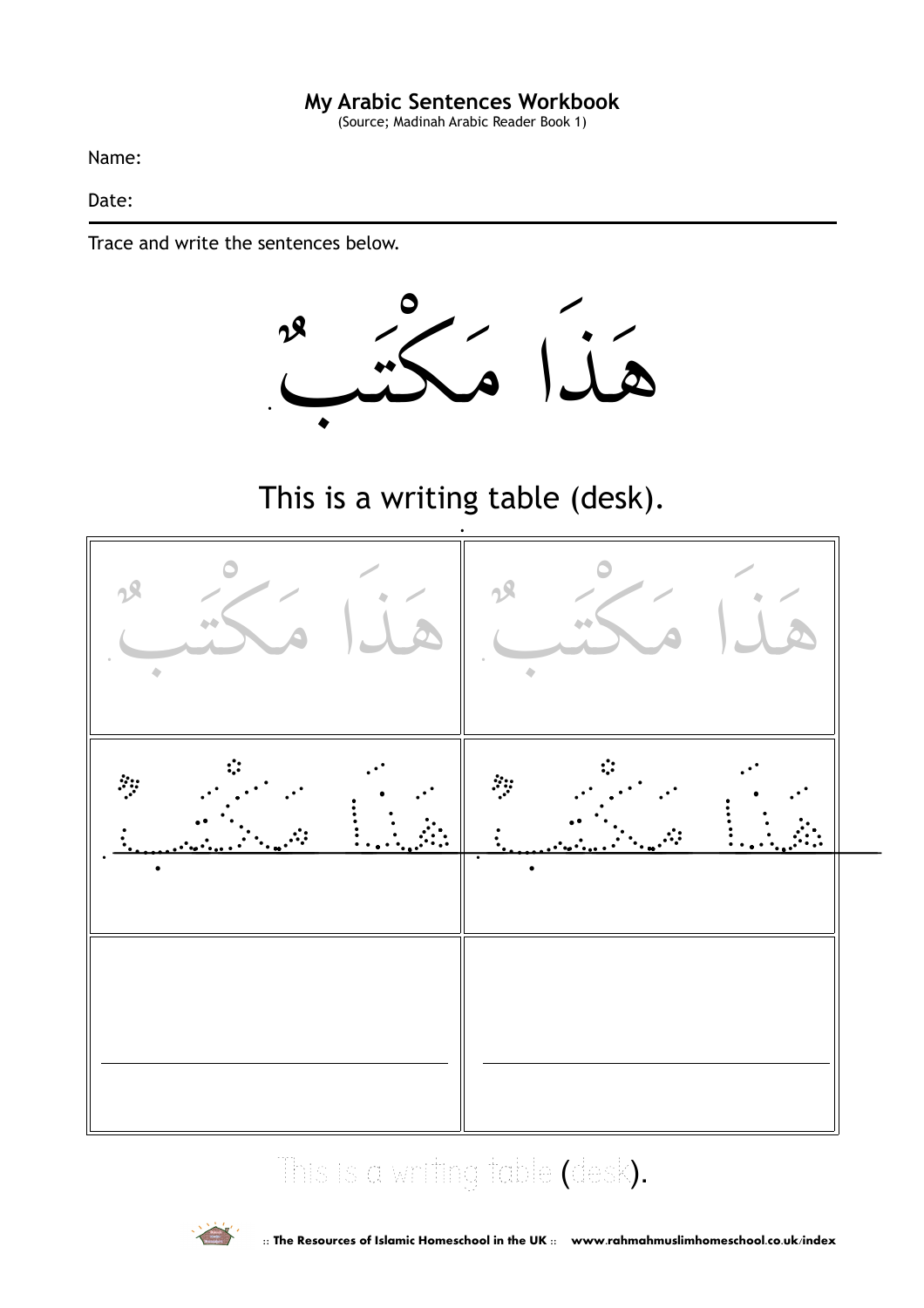(Source; Madinah Arabic Reader Book 1)

Name:

Date:

Trace and write the sentences below.



## This is a bed.

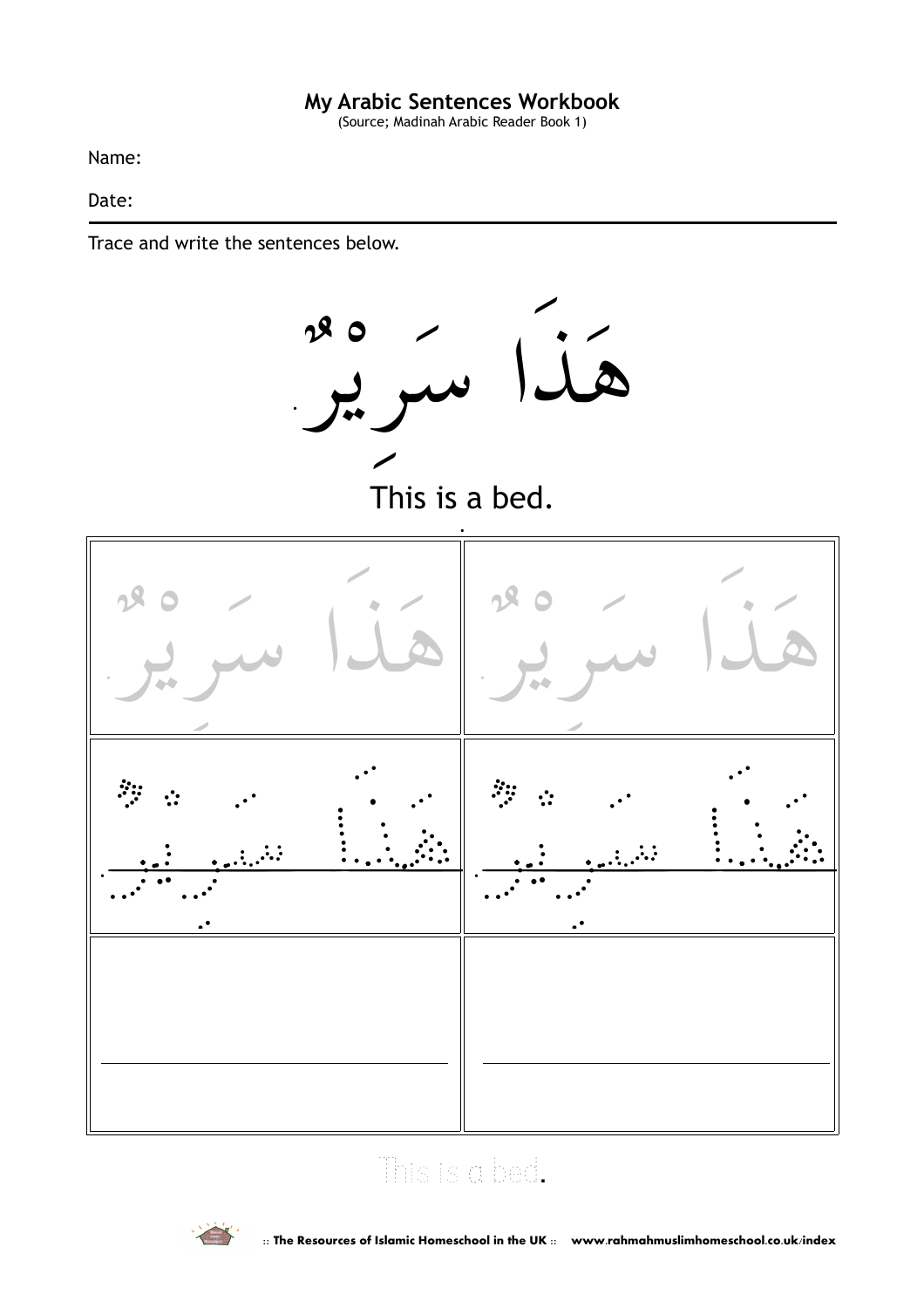(Source; Madinah Arabic Reader Book 1)

Name:

Date:

Trace and write the sentences below.



This is a chair.



## This is a chair.

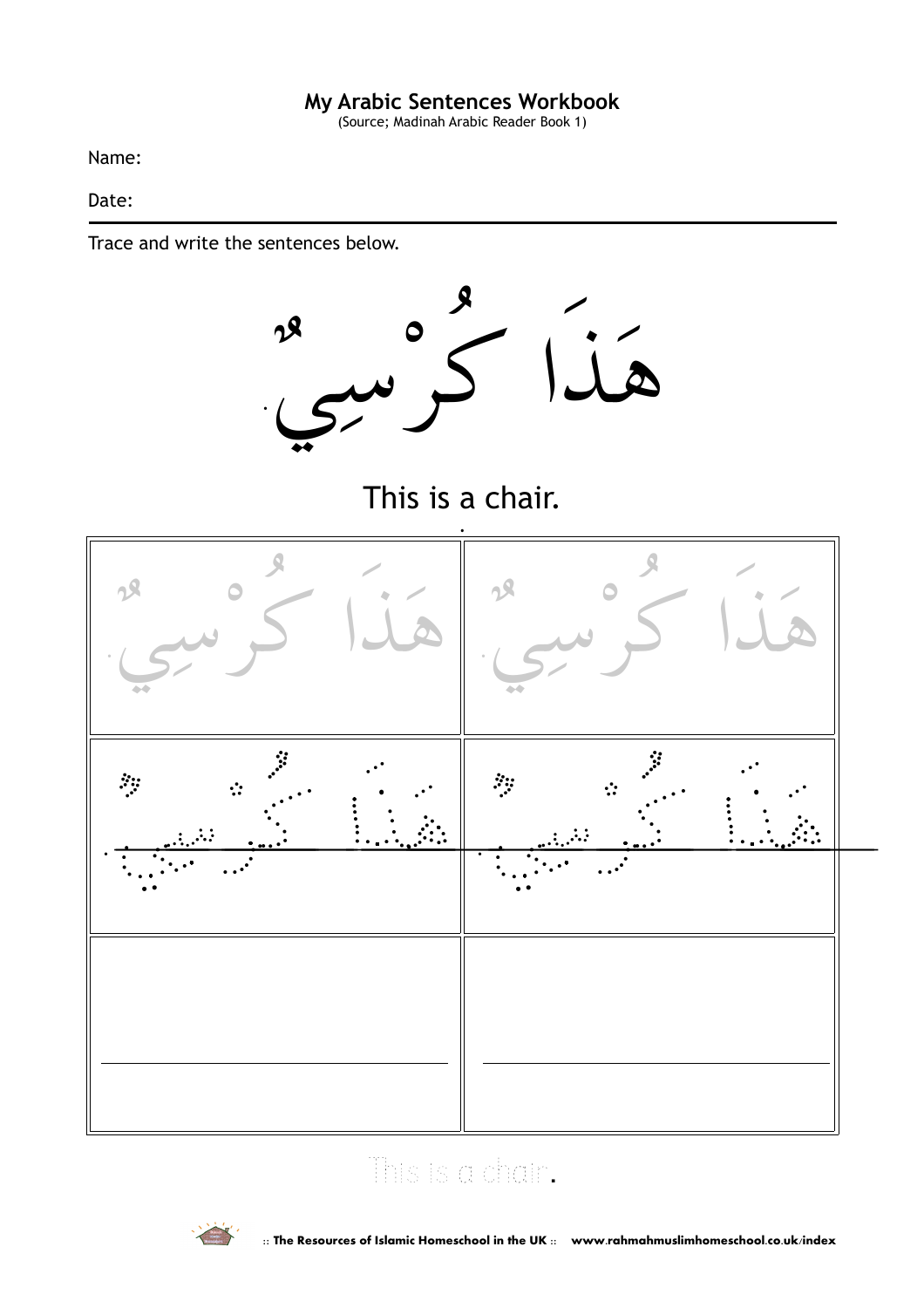(Source; Madinah Arabic Reader Book 1)

Name:

Date: